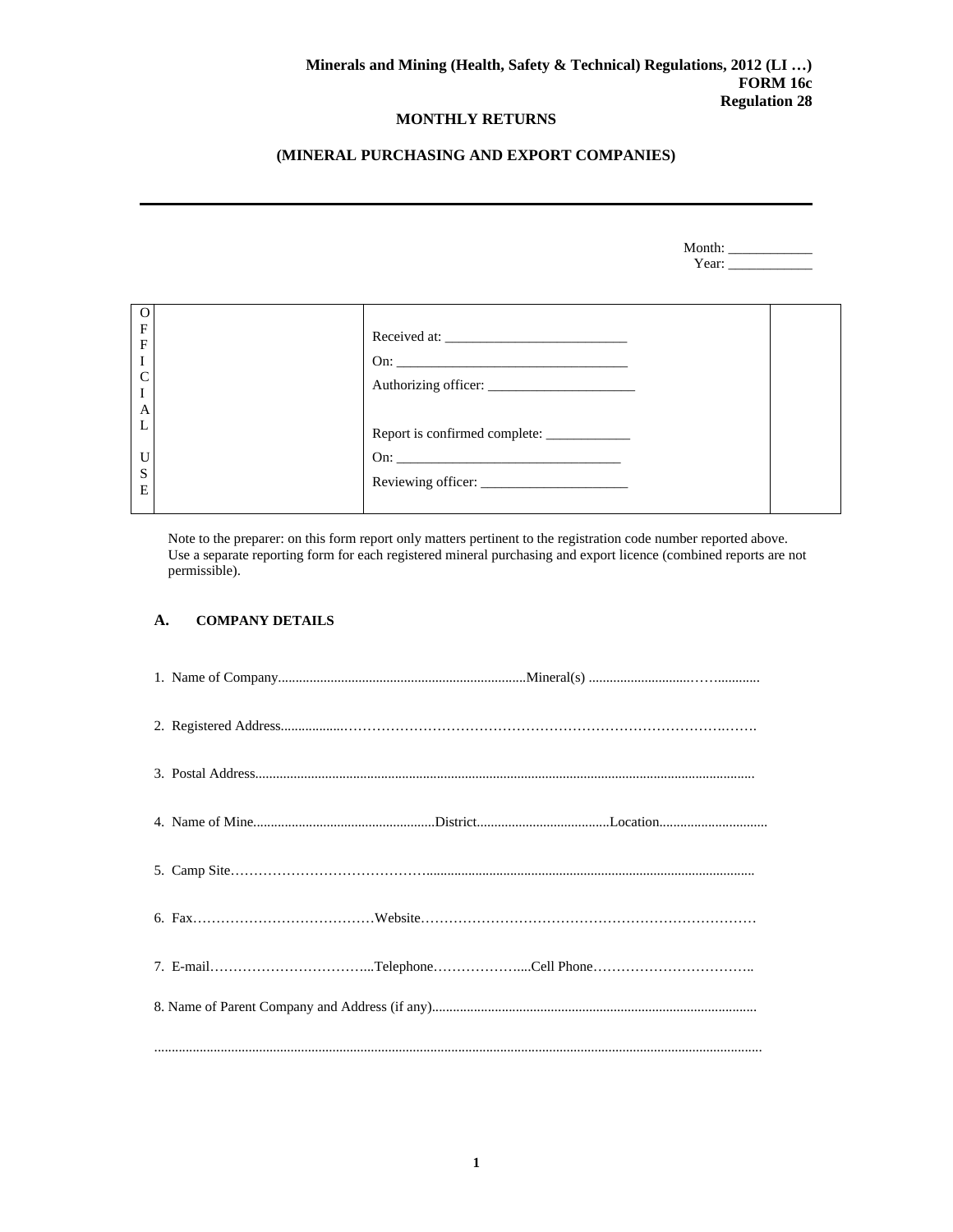# **(MINERAL PURCHASING AND EXPORT COMPANIES)**

#### **1. COMPANY DIRECTORS**

| <b>Name of Director</b> | <b>Nationality</b> |  |  |
|-------------------------|--------------------|--|--|
|                         |                    |  |  |
|                         |                    |  |  |
|                         |                    |  |  |
|                         |                    |  |  |
|                         |                    |  |  |

#### **2. COMPANY SHAREHOLDING**

| <b>Name of Shareholder</b> | <b>Nationality</b> | % Shareholding |
|----------------------------|--------------------|----------------|
|                            |                    |                |
|                            |                    |                |
|                            |                    |                |
|                            | .                  |                |
|                            |                    |                |

# **3. DIRECTORS OF PARENT COMPANY**

| <b>Name of Director</b> | <b>Nationality</b> |
|-------------------------|--------------------|
|                         |                    |
|                         |                    |
|                         |                    |
|                         |                    |
|                         |                    |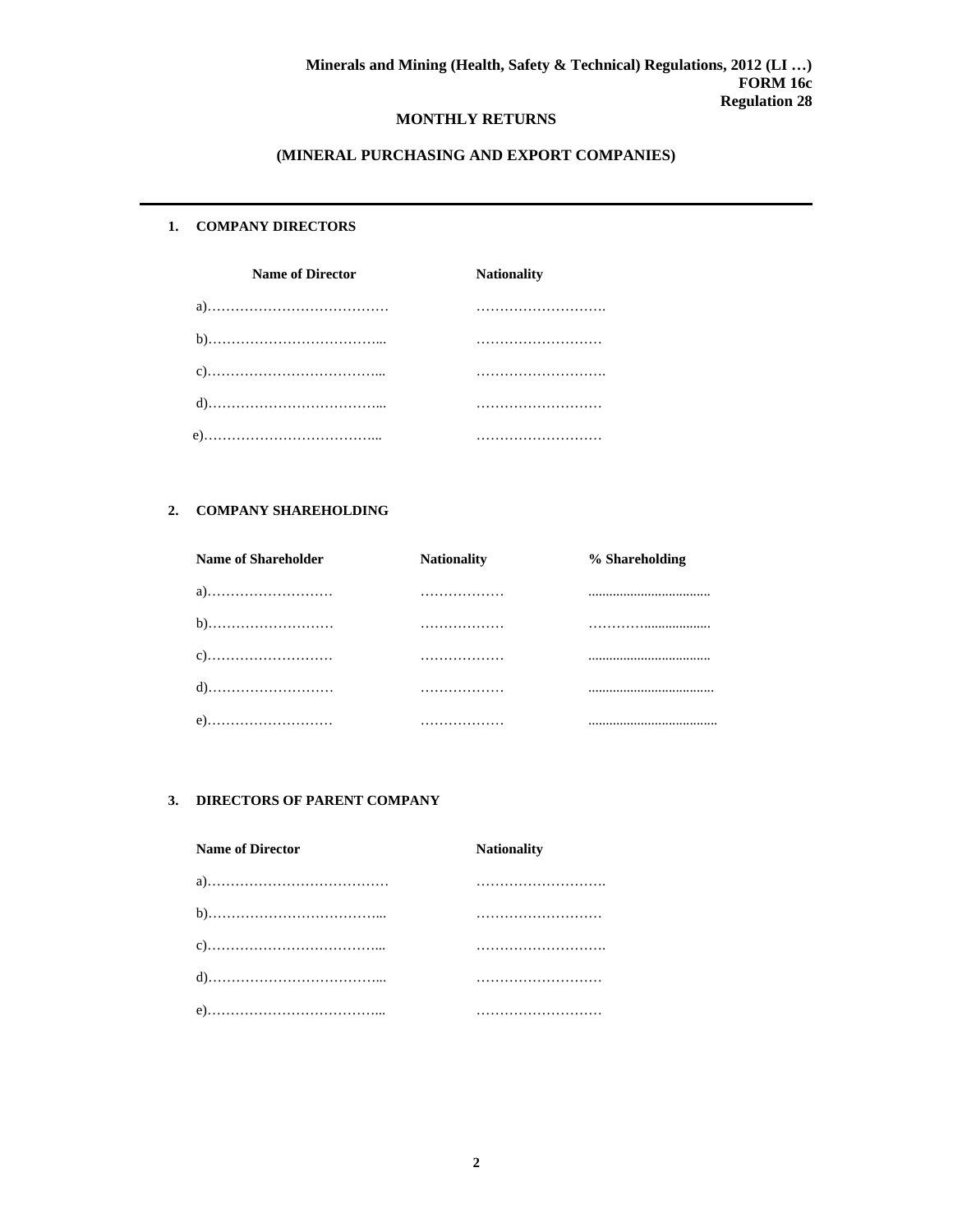# **(MINERAL PURCHASING AND EXPORT COMPANIES)**

### **4. KEY SHAREHOLDERS OF PARENT COMPANY**

| <b>Name of Shareholder</b> | <b>Nationality</b> | % Shareholding |
|----------------------------|--------------------|----------------|
| a)                         | .                  |                |
|                            | .                  |                |
|                            | .                  |                |
|                            | .                  |                |
|                            | .                  |                |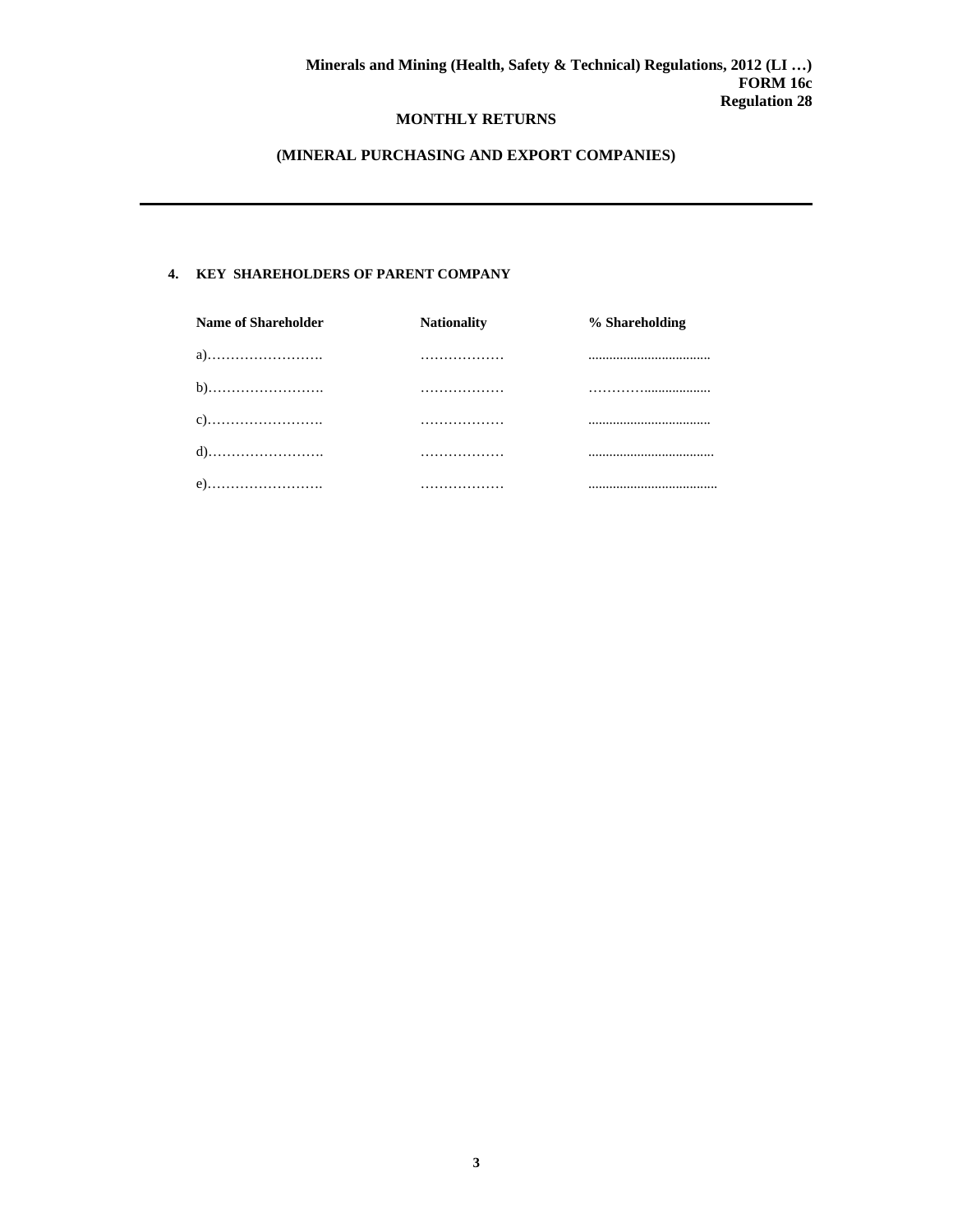# **(MINERAL PURCHASING AND EXPORT COMPANIES)**

# **B. MINERAL (Specify) PURCHASES**

| Quantity (troy oz. carat) etc       |  |
|-------------------------------------|--|
| Assay Value (carat, finesse, value) |  |
| Total Cost (GH¢)                    |  |

# **C. REFINERY RETURNS**

| Mineral                             |  |
|-------------------------------------|--|
| Assay Value (carat, finesse, value) |  |
| Recovery (troy oz, carat, mt)       |  |
| Quantity Sold (troy oz, carat, mt)  |  |
| By-products                         |  |
| Export Sales Proceeds (US\$)        |  |
| Unit Price (US\$)                   |  |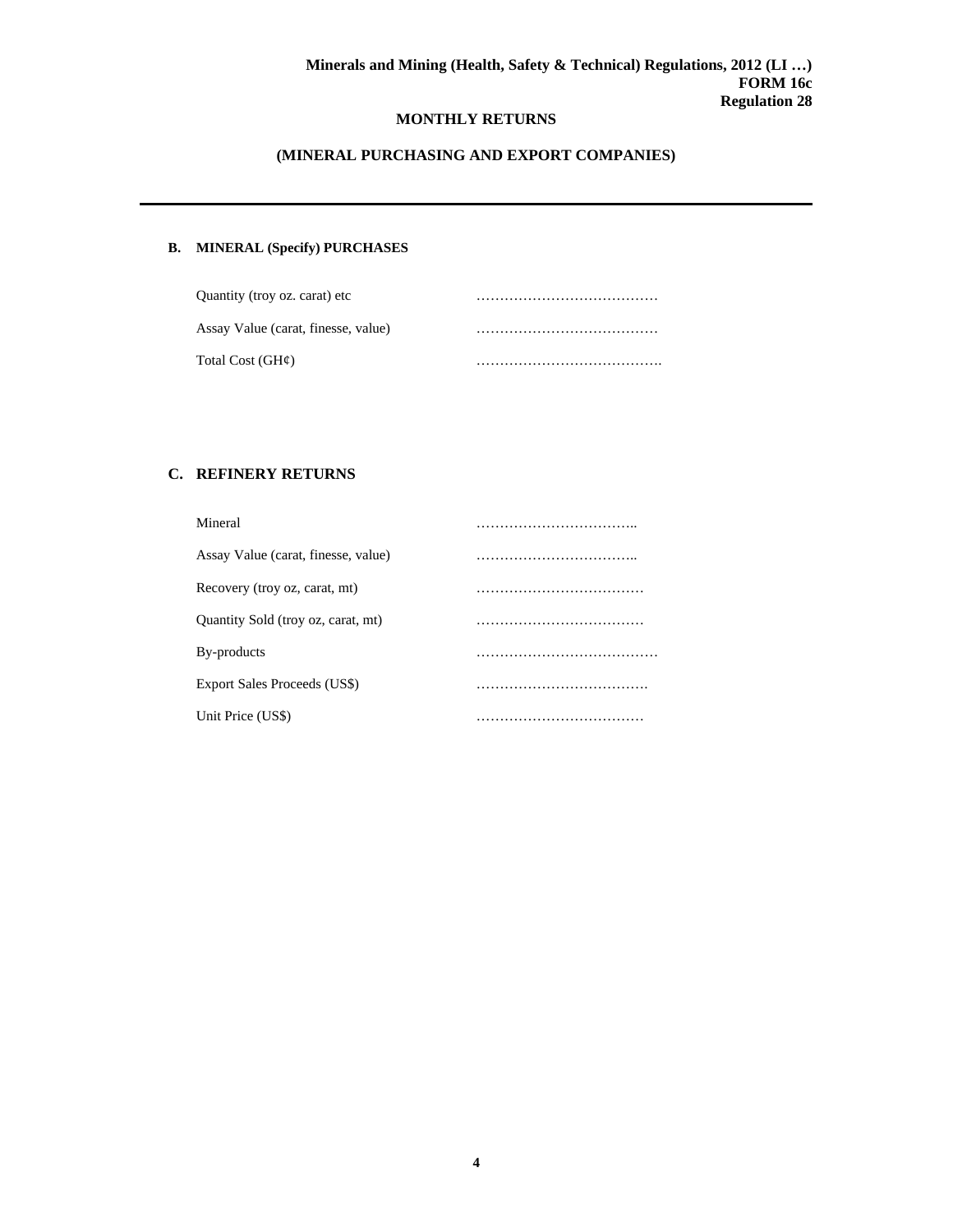# **(MINERAL PURCHASING AND EXPORT COMPANIES)**

### **D. PRODUCTION EXPENDITURE**

Average Monthly Foreign Exchange Rate Applied (Cedis/US\$) …………………………………………

FC (US\$) LC GH¢

| <b>FC (US\$)*</b> |                                           |             |   |                     |  |
|-------------------|-------------------------------------------|-------------|---|---------------------|--|
|                   |                                           | LC (Cedi)** |   | <b>TOTAL (US\$)</b> |  |
|                   | i. Total Cash Cost                        | .           | . |                     |  |
|                   | ii. Total Cost                            |             |   |                     |  |
|                   | iii. Total Cost Details:                  |             |   |                     |  |
| a)                | Salaries and Wages (Gross)<br>Local<br>i. |             |   |                     |  |
|                   | Foreign<br>ii.                            |             | . |                     |  |
| b)                | <b>Bank Interest</b>                      | .           | . |                     |  |
| C)                | Royalty Payable (¢)                       |             | . |                     |  |
| d)                | Royalty paid $($ math)***                 |             | . |                     |  |
| e)                | Corporate Tax                             |             | . |                     |  |
| f)                | Depreciation                              |             | . |                     |  |
| g)                | SSF by Employer                           |             |   |                     |  |
| h)                | Consumables                               |             |   |                     |  |
| i)                | <b>Utilities</b>                          |             | . |                     |  |
| j)                | Fuel                                      |             |   |                     |  |
| $\bf k)$          | Maintenance Cost                          |             |   |                     |  |

**TOTAL**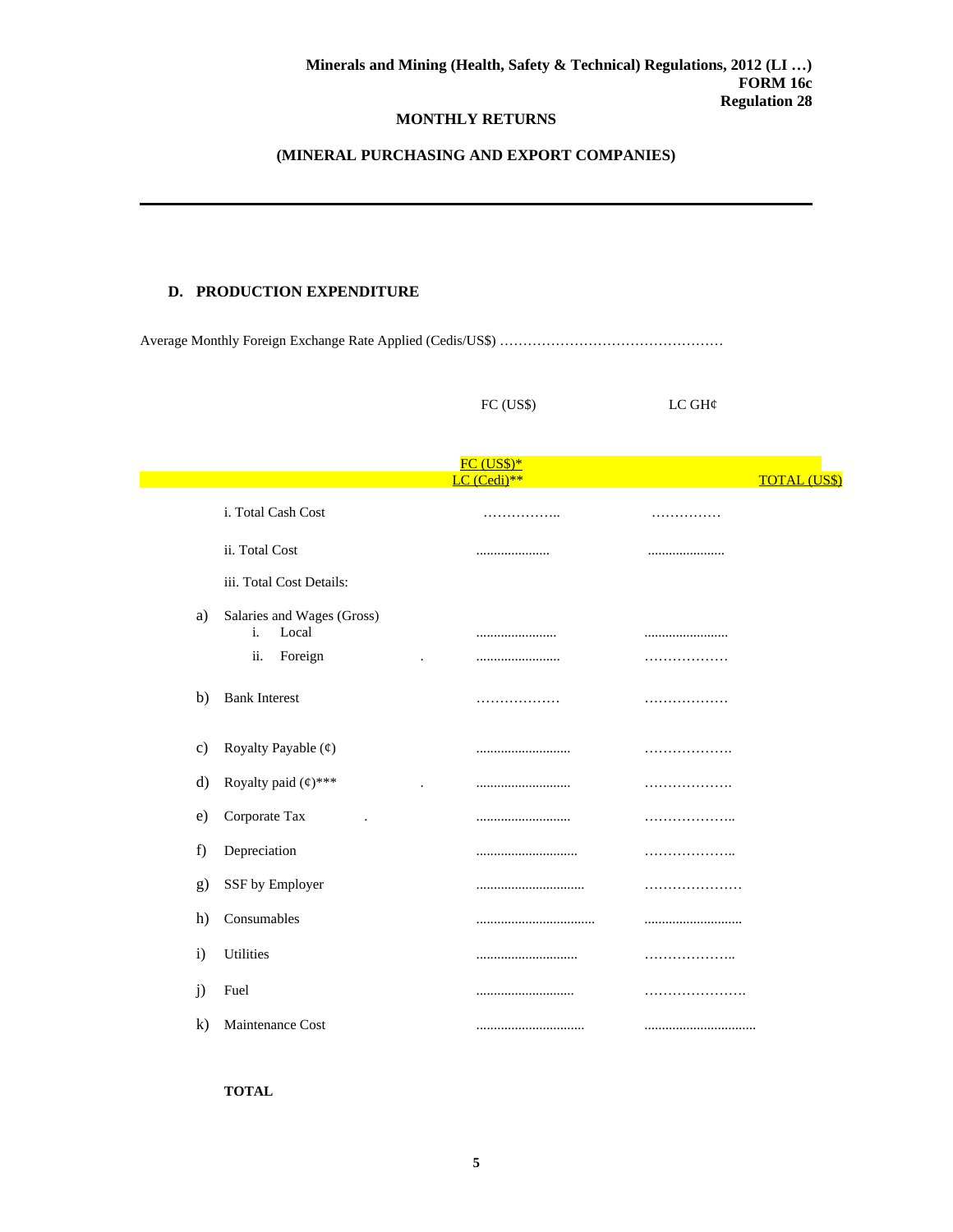### **(MINERAL PURCHASING AND EXPORT COMPANIES)**

\*FC = Cost incurred in foreign currency for specific activities/cost item \*\*LC = Cost incurred in local currency for specific activities/cost item \*\*\*Royalty Paid: Attach copy of IRS receipts

# **E. MONTHLY SUMMARY LABOUR RETURNS**

|                       | Expatriat<br>$\mathbf{e}$ | Ghanaia<br>n Senior | Ghanaia<br>n Junior | Expatriat<br>$\mathbf{e}$ | Contractors<br>Ghanaia<br>n Senior | Ghanaia<br>n Junior | Skille<br>d<br>Labou<br>$\mathbf r$ | Unskille<br>d<br>Labour | Local<br>Casua<br>Labou<br>$\mathbf r$ | Total |
|-----------------------|---------------------------|---------------------|---------------------|---------------------------|------------------------------------|---------------------|-------------------------------------|-------------------------|----------------------------------------|-------|
| Male                  |                           |                     |                     |                           |                                    |                     |                                     |                         |                                        |       |
| Femal<br>$\mathbf{e}$ |                           |                     |                     |                           |                                    |                     |                                     |                         |                                        |       |
| Total                 |                           |                     |                     |                           |                                    |                     |                                     |                         |                                        |       |

\*Indicate the total number of people employed from the community:

Male............... Female............. Total.....................

# **I HEREBY CERTIFY THAT THE INFORMATION AS PROVIDED ABOVE IS TRUE**

| Name:        | Signature: |
|--------------|------------|
| Designation: | Date:      |